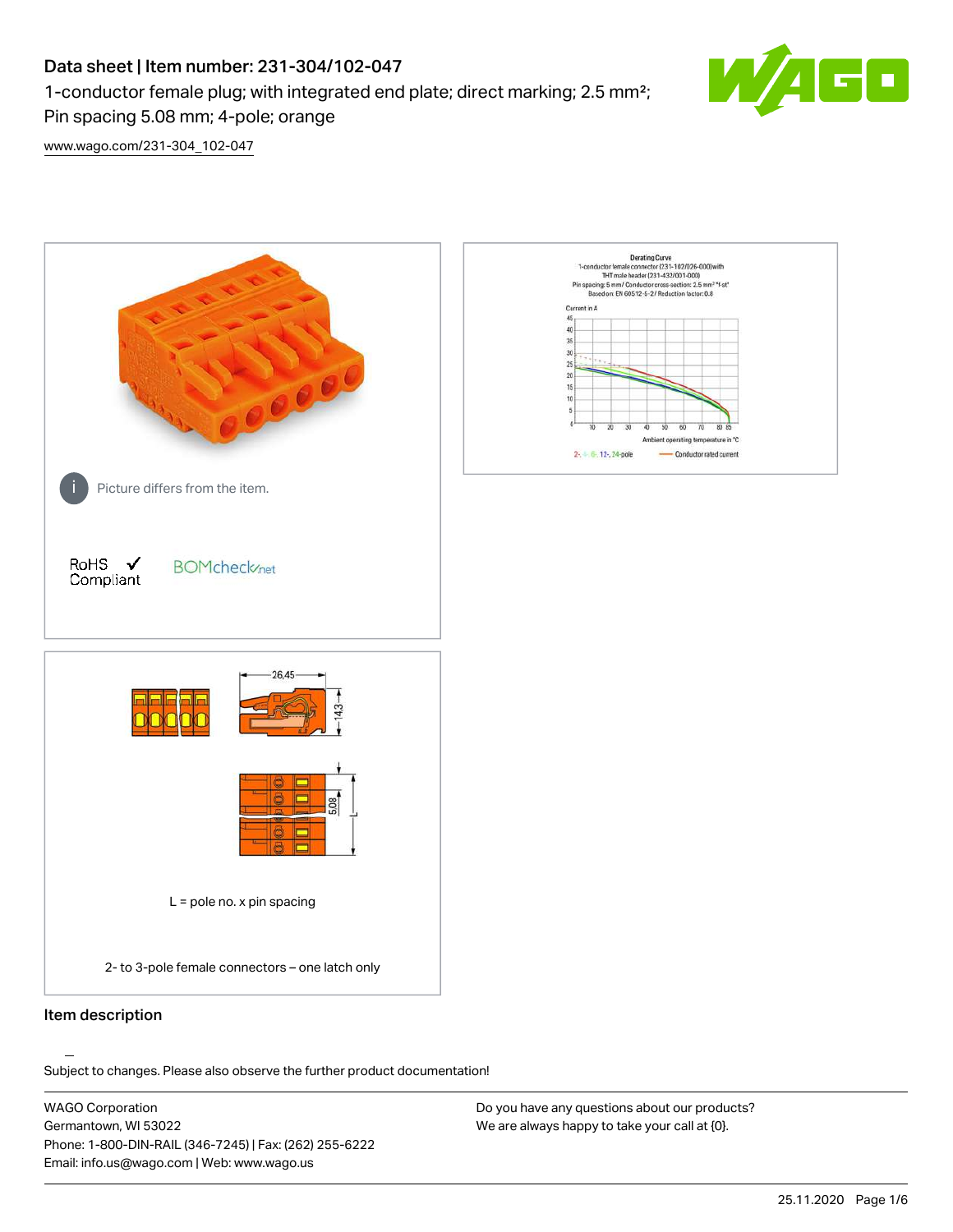

- $\blacksquare$ Universal connection for all conductor types
- $\blacksquare$ Easy cable pre-assembly and on-unit wiring via vertical and horizontal CAGE CLAMP<sup>®</sup> actuation
- $\blacksquare$ Integrated test ports
- With coding fingers П

### Safety information 1:

The MCS - MULTI CONNECTION SYSTEM includes connectors without breaking capacity in accordance with DIN EN 61984. When used as intended, these connectors must not be connected/disconnected when live or under load. The circuit design should ensure header pins, which can be touched, are not live when unmated.

# Data

# Approvals / Certificates

### Country specific Approvals

| Logo | Approval                               | <b>Additional Approval Text</b> | Certificate<br>name |
|------|----------------------------------------|---------------------------------|---------------------|
| Æ    | <b>CSA</b><br>DEKRA Certification B.V. | C <sub>22.2</sub>               | 1466354             |

## **Counterpart**

|                                          | Item no.231-634<br>1-conductor male connector; 2.5 mm <sup>2</sup> ; Pin spacing 5.08 mm; 4-pole; 2,50 mm <sup>2</sup> ; orange |             | www.wago.com/231-634         |          |
|------------------------------------------|---------------------------------------------------------------------------------------------------------------------------------|-------------|------------------------------|----------|
|                                          | Item no.231-334/001-000<br>Male header; 4-pole; THT; 1.0 x 1.0 mm solder pin; straight; pin spacing 5.08 mm; orange             |             | www.wago.com/231-334/001-000 |          |
|                                          | Item no.231-534/001-000<br>Male header; 4-pole; THT; 1.0 x 1.0 mm solder pin; angled; pin spacing 5.08 mm; orange               |             | www.wago.com/231-534/001-000 |          |
| <b>Downloads</b><br><b>Documentation</b> |                                                                                                                                 |             |                              |          |
| <b>Additional Information</b>            |                                                                                                                                 |             |                              |          |
| Technical explanations                   |                                                                                                                                 | Apr 3, 2019 | pdf<br>3.6 MB                | Download |

Subject to changes. Please also observe the further product documentation!

| <b>WAGO Corporation</b>                                | Do you have any questions about our products? |  |
|--------------------------------------------------------|-----------------------------------------------|--|
| Germantown, WI 53022                                   | We are always happy to take your call at {0}. |  |
| Phone: 1-800-DIN-RAIL (346-7245)   Fax: (262) 255-6222 |                                               |  |
| Email: info.us@wago.com   Web: www.wago.us             |                                               |  |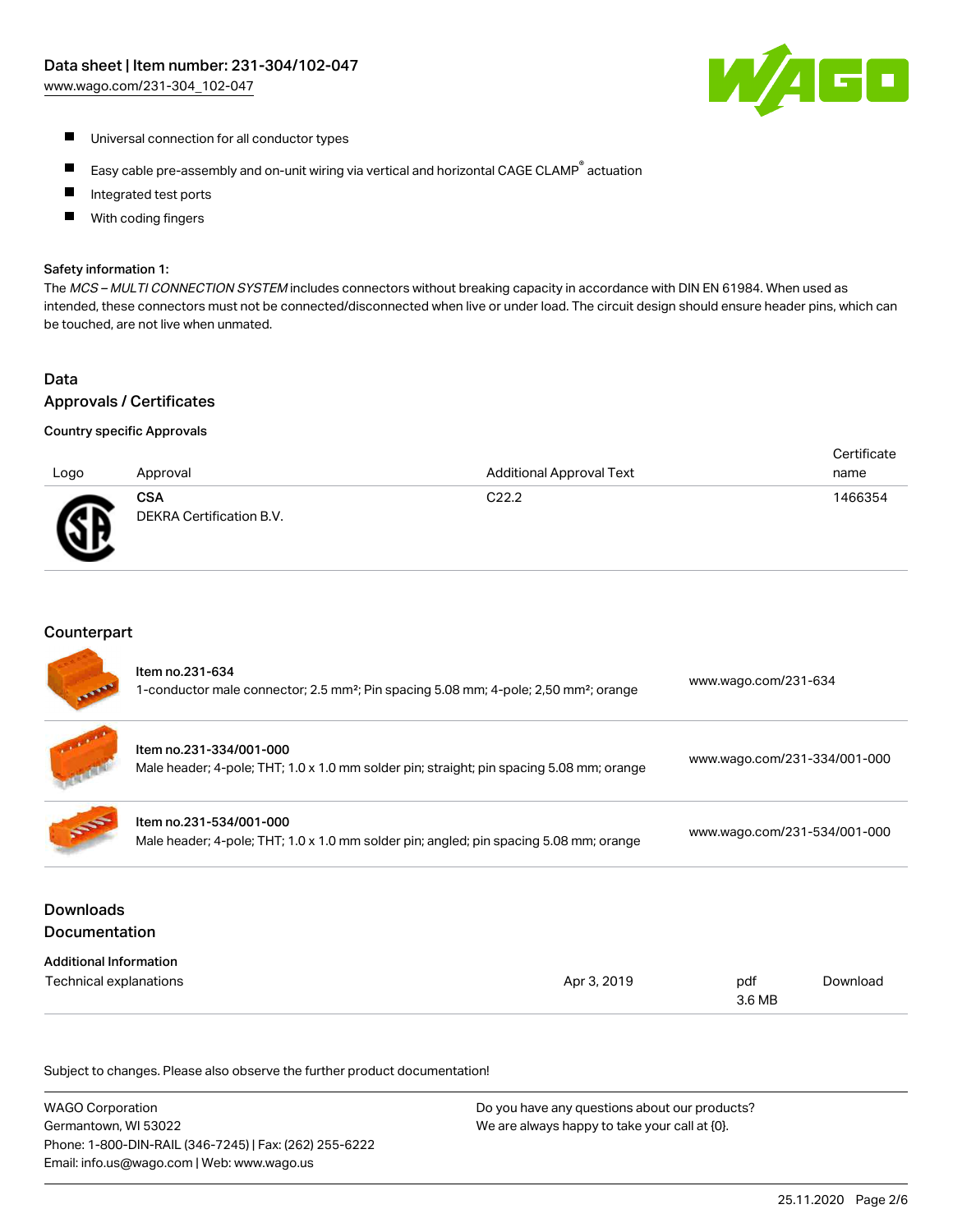

## Installation Notes

## Application



Total pole number for female connectors = pole number for male header

#### Application



Female connectors with a built-in end plate require no extra space, while maintaining the nominal cross-section. This means: Total length of female connectors is reduced to "pole no. x pin spacing"!

Conductor termination

Subject to changes. Please also observe the further product documentation!

WAGO Corporation Germantown, WI 53022 Phone: 1-800-DIN-RAIL (346-7245) | Fax: (262) 255-6222 Email: info.us@wago.com | Web: www.wago.us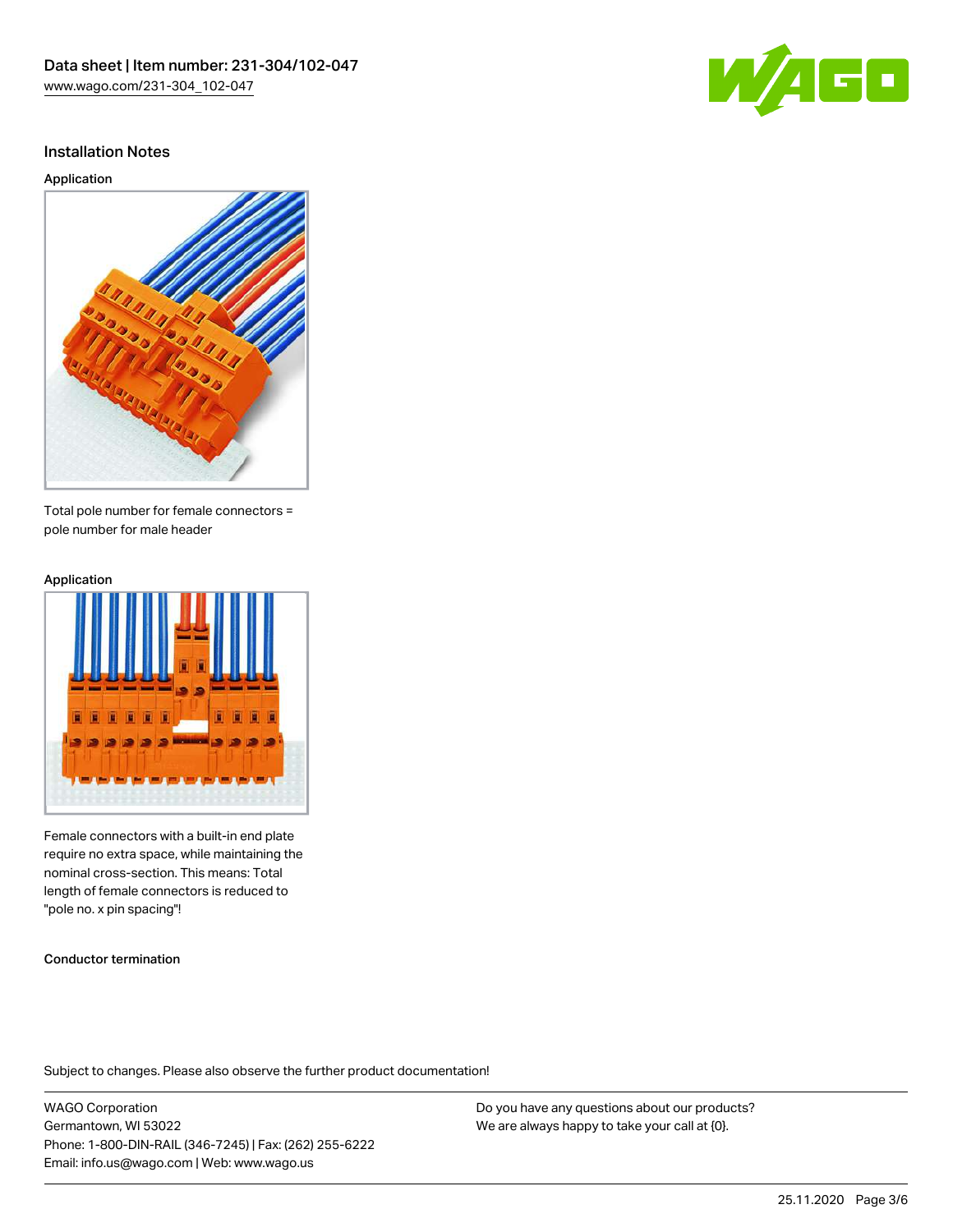



Inserting a conductor via 3.5 mm screwdriver – CAGE CLAMP® actuation parallel to conductor entry.



Inserting a conductor via 3.5 mm screwdriver – CAGE CLAMP® actuation perpendicular to conductor entry.



Inserting a conductor into CAGE CLAMP® unit via operating lever (231-291).



Inserting a conductor via operating tool.

### Coding



Coding a female connector – removing coding finger(s).

### **Testing**

Subject to changes. Please also observe the further product documentation!

WAGO Corporation Germantown, WI 53022 Phone: 1-800-DIN-RAIL (346-7245) | Fax: (262) 255-6222 Email: info.us@wago.com | Web: www.wago.us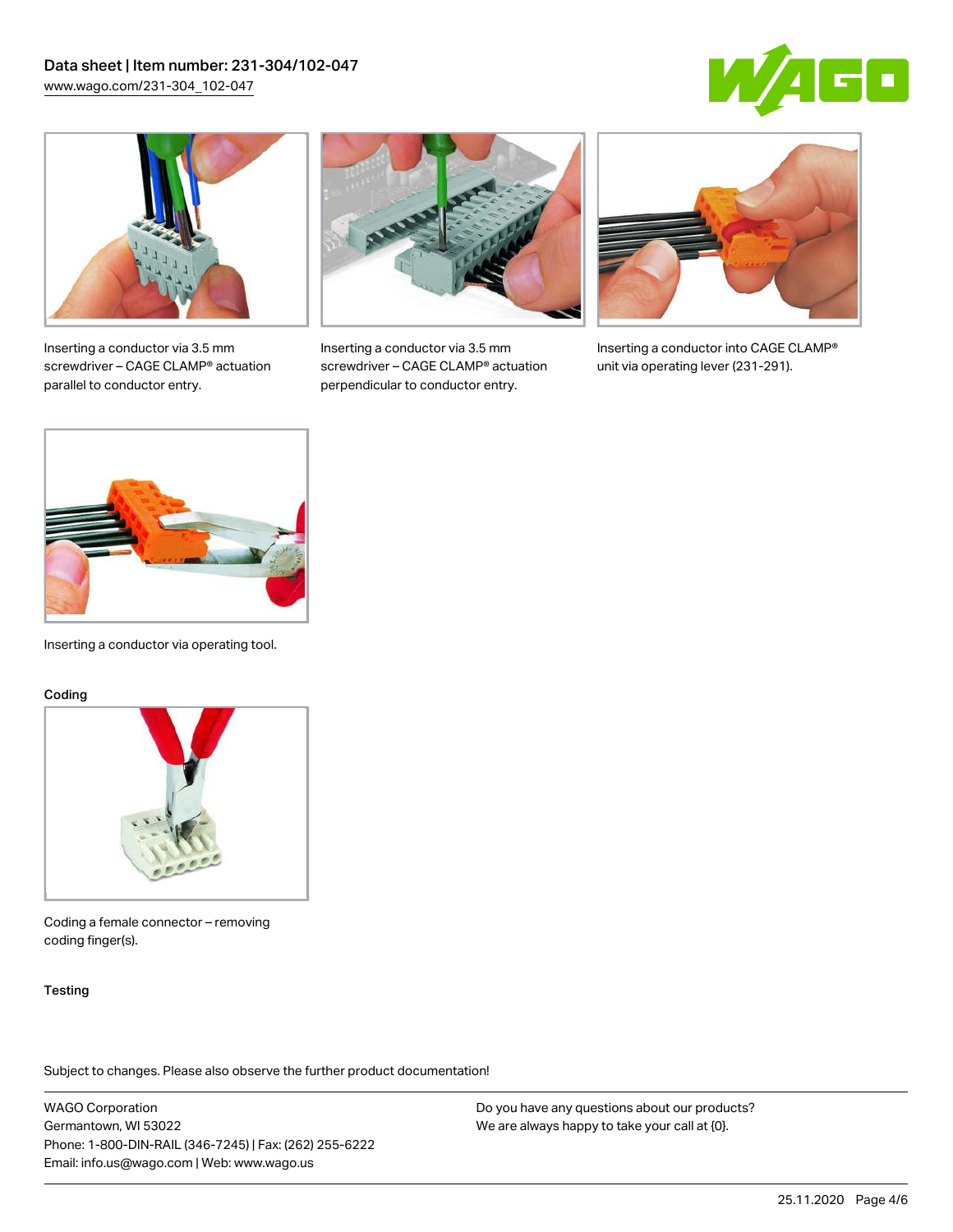



Testing perpendicular to conductor entry via 2 or 2.3 mm Ø test plug – female connector with CAGE CLAMP®.

#### Installation



Male connector with strain relief plate



Strain relief housing shown with a male connector equipped with CAGE CLAMP®

#### Marking



Labeling via direct marking or self-adhesive strips.

# Product family

Subject to changes. Please also observe the further product documentation!

WAGO Corporation Germantown, WI 53022 Phone: 1-800-DIN-RAIL (346-7245) | Fax: (262) 255-6222 Email: info.us@wago.com | Web: www.wago.us